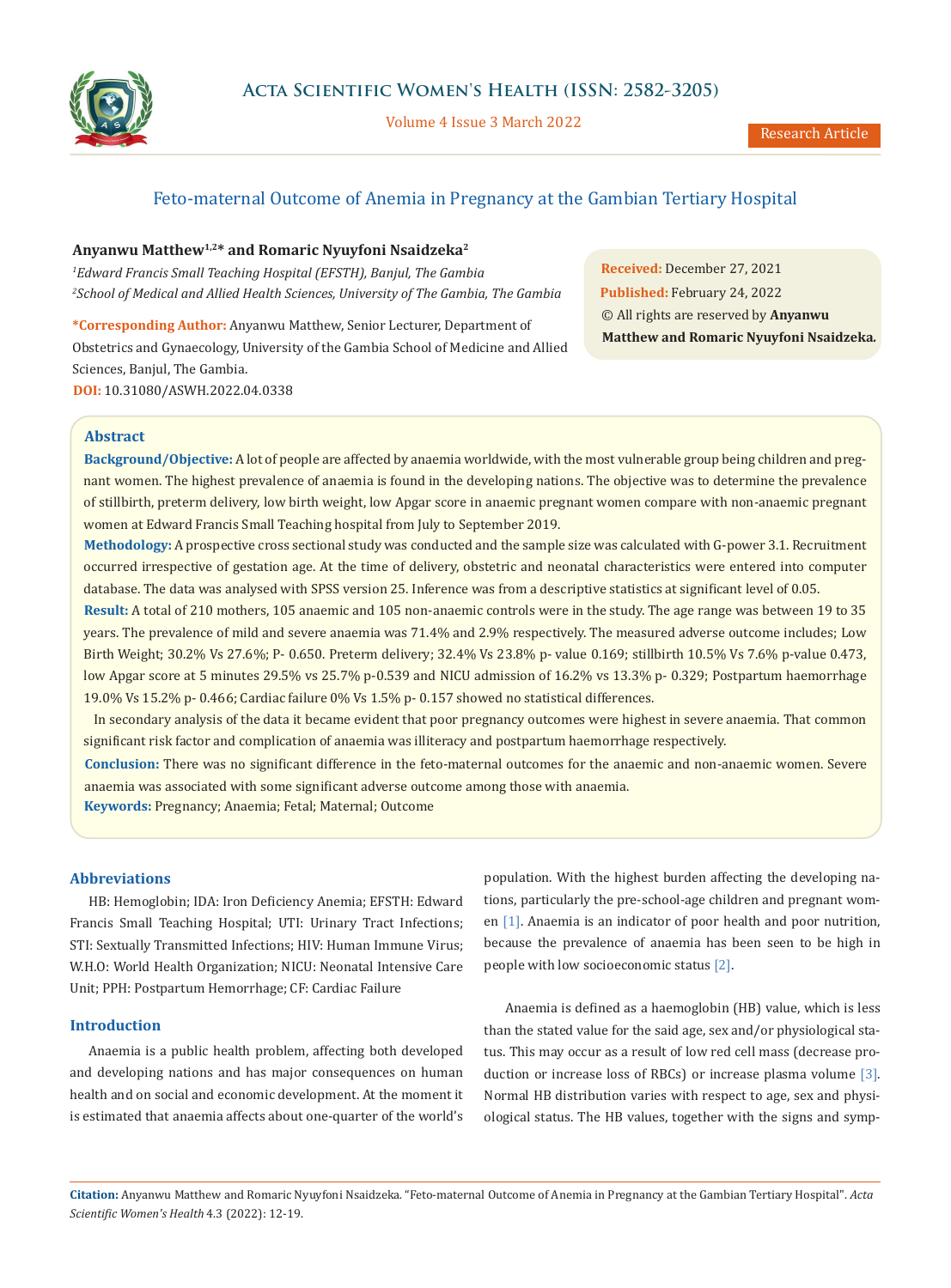toms are used to make a diagnosis of anaemia [4]. Venous blood is used to test for the HB concentration.

Anaemia in pregnancy is generally defined as a HB concentration less than  $11g/d$ l or a haematocrit < 33% in venous blood [5,6]. But for many years, anaemia in pregnancy has traditionally been defined in the sub-Sahara region as a HB less than 10g/dl or haematocrit < 30% [7].

Anaemia in pregnancy in sub-Saharan Africa is a major contributor of maternal mortality. Together with obstetric haemorrhage contributes up to 40% of maternal mortality and morbidity in this region [7]. In sub-Saharan Africa the prevalence of anaemia in pregnancy (HB<10.0g/dl) ranges from about 57 to 86%. Severe anaemia,  $(HB < 7g/dl)$  is reported to be about 9.8% [7]. The high levels of anaemia in pregnancy have been seen not only to have a link with iron deficiency  $[8]$ , but also with micro-nutrient deficiency and multiple infections, such as HIV, STI, UTI, and hook works [9]. Some of the clinical manifestations include: fatigue, dyspnoea, faintness, palpitations, headache, tinnitus and anorexia, pallor, hyper dynamic circulation (tachycardia, flow murmurs, cardiac enlargement and cardiac failure in the later stages).

Anaemia has a variety of causes; some can be isolated and others coexist. Globally the most common cause is iron deficiency [4]. It is generally assumed that 50% of anaemia cases are as a result of Iron deficiency anaemia (IDA)  $[10]$ . However, the first and physiological cause of anaemia in pregnancy is as a result of increased plasma volume. During pregnancy there is a total of 50% increase in plasma volume and 30% increase in red cell mass [6]. Pregnancy is also a state of immune-modulation, increasing the risk of malaria, hookworms, and other infections. These infections together with iron and folate deficiencies predisposes to anaemia.

Scholars working elsewhere have conducted similar study looking at pregnancy outcome among mothers with anaemia. What is very pertinent was their ability to determine the relationship of fetal outcome to severity and age of pregnancy at diagnosis of anaemia [11-16].

A study on the impact of anaemia in pregnancy was done in Kalaburagi, India, (2016) [17]. Of the pregnant women studied, 28% had mild anaemia (HB 10 -10.9g/dl), 54% had Moderate anaemia (HB 7-10g/dl) and 18% had severe anaemia (HB < 7g/dl) [17]. Anaemia in pregnancy was also found to have a higher incidence in early marriages, teenage pregnancies, decrease spacing between pregnancies and low socioeconomic status (84%). However, 84% had no complications and 16% had complications. The complications were postpartum haemorrhage 4%, postpartum fever 9%, sepsis 2%, and congestive cardiac failure 1%. With respect to the fetal outcome 20% had preterm babies, 28% intrauterine growth restriction, 25% need neonatal intensive care unit admission, and 3% were intrauterine deaths.

A cohort study was performed in rural Ghana (2006), to analyse the maternal and fetal outcome after severe anaemia in pregnancy. The women with severe anaemia had an increase risk in maternal death but fetal outcome did not significantly differ between the two groups. Although perinatal mortality was increased with HB<7g/dl and low birth weight was increased with HB<6g/dl  $[16]$ . Our work was similar to this, but we considered all the anaemic women, not only severe anaemia, and also considered first trimester anaemia as well as late pregnancy anaemia.

In another study conducted in Iran, which was a meta-analysis of over 30 studies from 1990 to 2016, about 1.1 million sample size was analysed. Maternal anaemia in the 1<sup>st</sup> trimester showed significant relationship with, low birth weight (any baby < 2500grams at the time of delivery), preterm births (any birth before 37 weeks of pregnancy) and small for gestational age (any new-born whose weight was below the  $10<sup>th</sup>$  percentile for gestational age). The result showed that expecting mothers who had anaemia in the first trimester of pregnancy, were at risk of giving birth to a preterm baby, or a baby with low birth weight or small for age gestation baby [12]. Pregnant women who developed anaemia in the second and third trimester had no significant risk for any of the above outcomes. It was then concluded that anaemia in pregnancy, most especially in the first trimester can be considered a risk factor for low birth weights, preterm deliveries and small for gestational age babies, hence the anaemia should be prevented by taking measures in advance.

According to the World Bank statistics, the prevalence of anaemia among pregnant women in The Gambia, has reduced from 62.5% in 2006, to 61.8% in 2016 [11]. This Gambian study reported that 52 pregnant women were tested and 39 out of the 52 were anaemic, giving a percentage of about 75% of the population [11]. The Gambia data was provided at the national level, which was pretty reliable at the time [11]. However, It has been long since this research was conducted and also the study population was

**Citation:** Anyanwu Matthew and Romaric Nyuyfoni Nsaidzeka*.* "Feto-maternal Outcome of Anemia in Pregnancy at the Gambian Tertiary Hospital". *Acta Scientific Women's Health* 4.3 (2022): 12-19.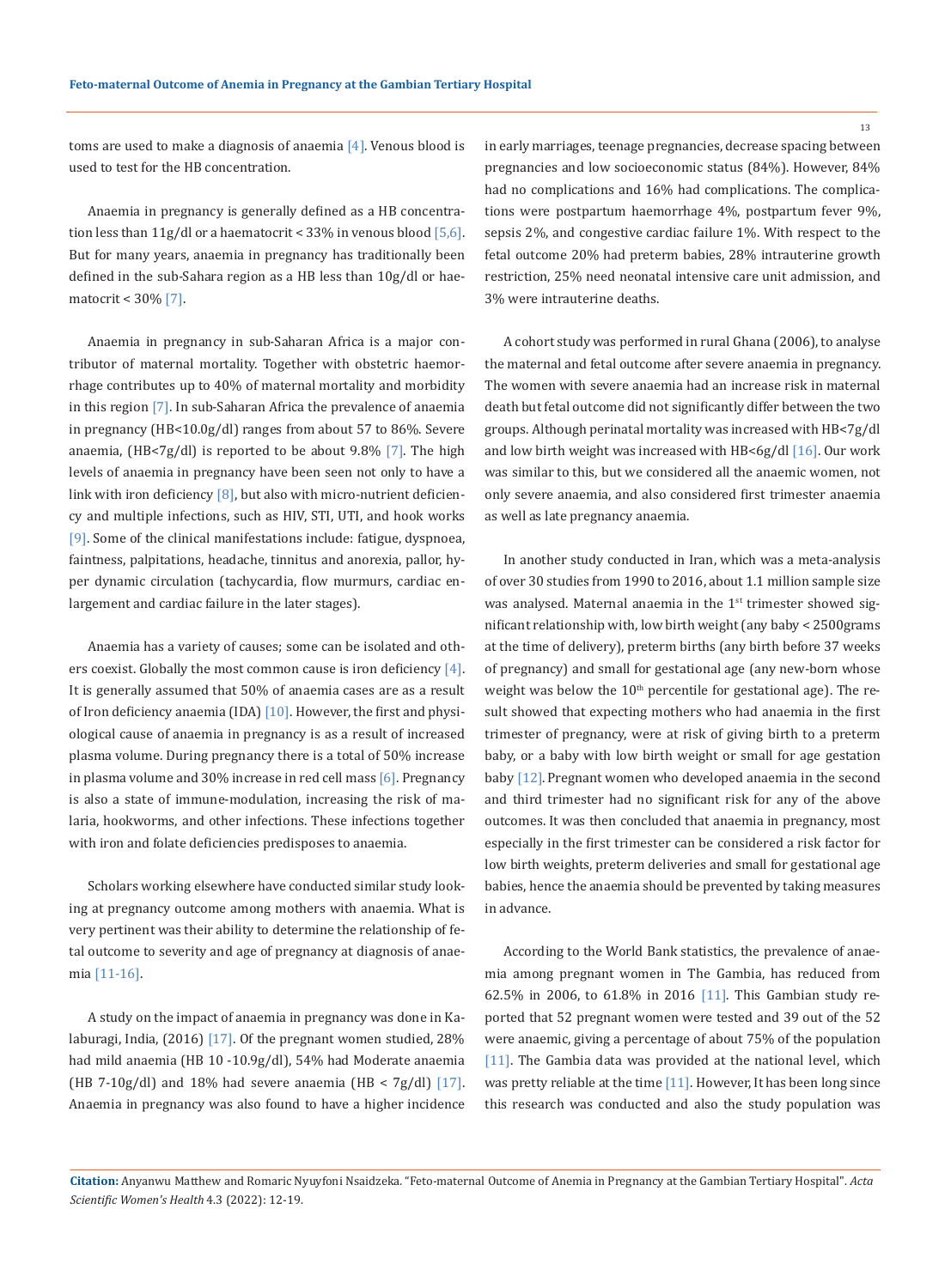very small which may have limited advantage for extrapolation. Our sample size was larger than the previous study. This study was designed to determine pregnancy outcome using obstetrics indices among pregnant women with anaemia compared with non-anaemic pregnant mothers. The frequency of stillbirth, preterm delivery, low birth weight, low Apgar score, NICU admissions, cardiac failure, and neonatal out come in relation to severity of anaemia was explored.

# **Methodology**

### **Study Setting**

This study was conducted at the Obstetrics and gynaecology department of Edward Francis Small Teaching Hospital, Banjul, The Gambia.

### **Study design**

A cross sectional study, involving pregnant women.

### **Sample size and selection**

Due to lack of data on the feto-maternal outcome of anaemia in pregnancy, the parameters for the calculation of sample were estimated to give the best possible sample size. The probability power(1-β) was taken to be 0.95 and the Type I error probability associated with this test of null hypothesis $(\alpha)$  placed at 0.05, the effective size character(d) was taken to be medium at 0.5 and allocation ratio N1/N2 is 1. The sample size was then calculated using G\*Power 3.1.9.4. The total sample size came out as 210, the control i.e. non anaemic pregnant women were 105 and the cases i.e. the anaemic pregnant women also 105.

### **Data Collection tools and procedure**

The data was collected directly from the patients and from their folders at the labour ward and at the postnatal ward after approval by the ethical committee.

#### **Statistical analysis**

The collected data underwent consistent check to ensure no errors have been made. The data was then entered in IBM SPSS 25 for analysis. The results were presented in tables, text, and charts. The independence sample t test was used to calculate the significance which was placed at 0.05.

#### **Ethical considerations**

The proposal was submitted to the Edward Francis Small Teaching Hospital ethical committee for approval. Consent letters were then written to the administrators of various departments, and approval was secured to conduct the study.

## **Results**

The frequency distribution of sociodemographic variables are shown in table 1.

| <b>Variable</b> | Anaemic        |                   | Non-anaemic    |                   |  |
|-----------------|----------------|-------------------|----------------|-------------------|--|
|                 | N <sub>0</sub> | <b>Percentage</b> | <b>No</b>      | <b>Percentage</b> |  |
| Age group(yrs)  |                |                   |                |                   |  |
| $\leq 18$       | 7              | 6.7%              | 7              | 6.7%              |  |
| 19-35           | 84             | 80.0%             | 81             | 77.1%             |  |
| >35             | 14             | 13.3%             | 17             | 16.2%             |  |
| Ethnicity       |                |                   |                |                   |  |
| Mandika         | 22             | 21.0%             | 25             | 23.8%             |  |
| Wollof          | 24             | 22.9%             | 19             | 18.1%             |  |
| Fula            | 23             | 21.9%             | 24             | 22.9%             |  |
| Jola            | $\overline{4}$ | 3.8%              | 3              | 2.9%              |  |
| Manjargo        | $\theta$       | $0\%$             | $\mathbf{1}$   | 1.0%              |  |
| Serahule        | $\overline{4}$ | 3.8%              | 9              | 8.6%              |  |
| Aku             | 3              | 2.9%              | 6              | 5.7%              |  |
| Others          | 25             | 23.8%             | 18             | 17.1%             |  |
| Marital status  |                |                   |                |                   |  |
| Single          | 12             | 11.4%             | 13             | 12.4%             |  |
| Married         | 93             | 88.6%             | 89             | 84.8%             |  |
| Divorced        | $\theta$       | 0%                | $\overline{c}$ | 1.9%              |  |
| Widowed         | $\Omega$       | $0\%$             | 1              | $1\%$             |  |
| Family status   |                |                   |                |                   |  |
| Monogamy        | 69             | 65.7%             | 64             | 61.0%             |  |
| Polygamy        | 27             | 25.7%             | 26             | 24.8%             |  |
| Single parent   | 9              | 8.6%              | 15             | 14.3%             |  |
| Religion        |                |                   |                |                   |  |
| Muslim          | 99             | 94.3%             | 99             | 94.3%             |  |
| Christian       | 6              | 5.7%              | 6              | 5.7%              |  |
| Education       |                |                   |                |                   |  |
| Literate        | 56             | 53.3%             | 77             | 73.3%             |  |
| Illiterate      | 49             | 46.7%             | 28             | 26.7%             |  |

# **Table 1:** Sociodemographic characteristic of the study participants.

**Citation:** Anyanwu Matthew and Romaric Nyuyfoni Nsaidzeka*.* "Feto-maternal Outcome of Anemia in Pregnancy at the Gambian Tertiary Hospital". *Acta Scientific Women's Health* 4.3 (2022): 12-19.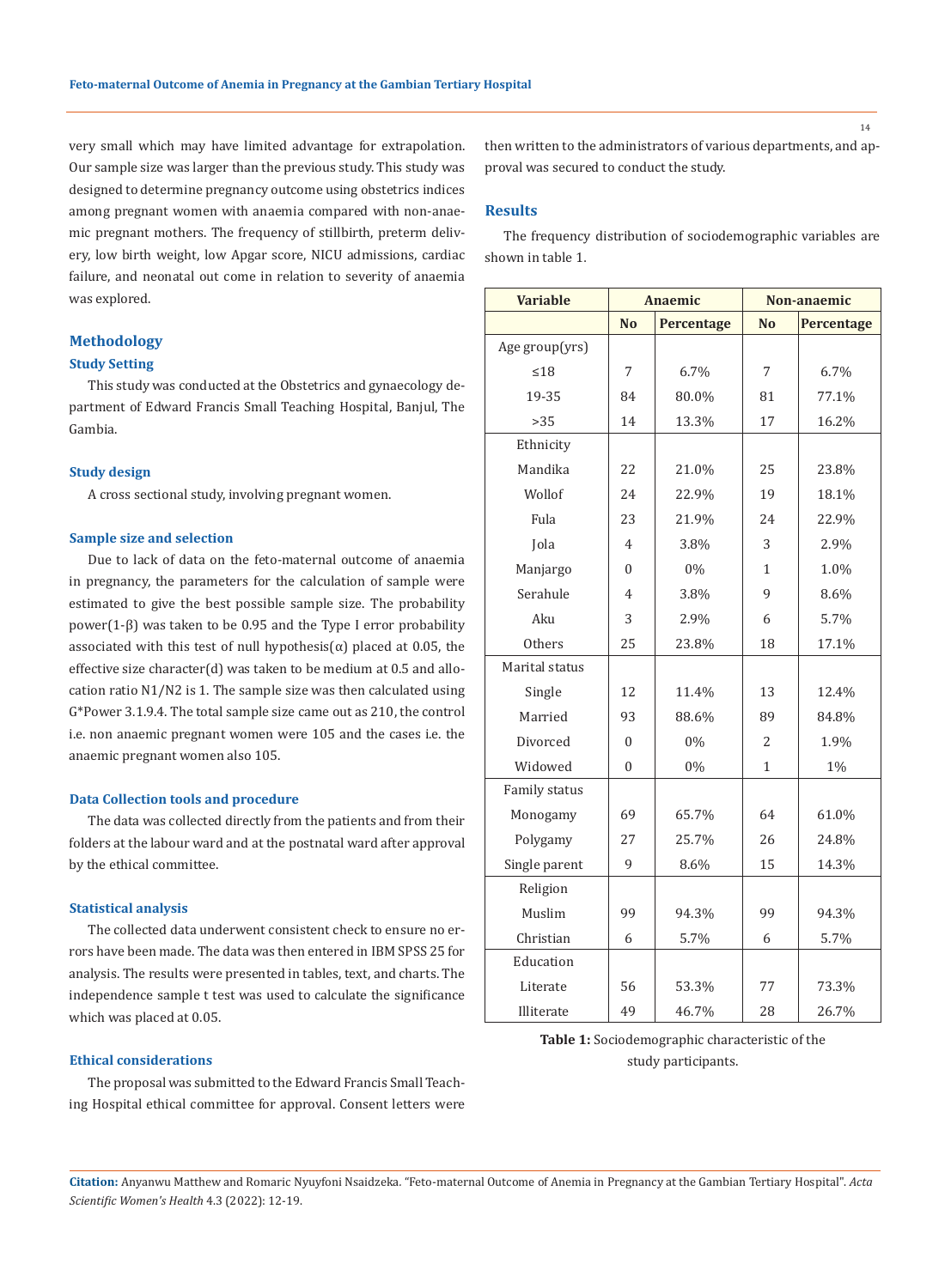| <b>Risk factors</b>           | Anaemic women(cases) |                    | Non-anaemic women(controls) |                    |                |
|-------------------------------|----------------------|--------------------|-----------------------------|--------------------|----------------|
|                               | <b>Number</b>        | <b>Percentages</b> | <b>Number</b>               | <b>Percentages</b> | Sig (2-tailed) |
| Pregnancy spacing <2 yrs.     | 17                   | 16.2%              | 15                          | 14.3%              | 0.703          |
| Multigravida                  | 71                   | 67.6%              | 71                          | 67.6%              | 1.000          |
| Low socioeconomic status      | 42                   | 40%                | 27                          | 25.7%              | 0.28           |
| Early pregnancy $(< 18$ Yrs.) |                      | 6.7%               |                             | $6.7\%$            | 1.000          |
| Illiteracy                    | 49                   | 46.7%              | 28                          | 26.7%              | 0.003          |

**Table 2:** Distribution of risk factors among anaemic and non-anaemic pregnant women and their significance.

A majority of the anaemic women (71.4%) had mild anaemia, while only 2.9% had severe anaemia.



**Figure 1:** Distribution of anaemic cases according to the severity of anaemia.

**Moderate anaemia %**

Still births 10.7 7.4% 33.3% 0.378 Preterm deliveries 32.0% 29.6% 66.7% 0.426

Low birth weight  $\begin{array}{|c|c|c|c|c|c|} \hline 29.3\% & 33.3\% & 33.3\% & 0.922 \hline \end{array}$ Low Apgar score | 28.8% | 25.9% | 100% | 0.025 NICU Admissions 10.7% 7.4% 33.3% 0.449

**Severe anaemia %**

**Sig (p value)**

**Mild anaemia %**

**Fetal and maternal outcomes**

| <b>Fetal and</b><br><b>Maternal</b><br>outcomes | <b>Early</b><br><b>Pregnancy</b><br>anaemia % | Late<br>Pregnancy<br>anaemia % | Anaemia<br>throughout<br>Pregnancy% | Sig (p<br>value) |
|-------------------------------------------------|-----------------------------------------------|--------------------------------|-------------------------------------|------------------|
| Still births                                    | 6.3%                                          | 7.0%                           | 31.3%                               | 0.013            |
| Preterm<br>deliveries                           | 34.4%                                         | 26.3%                          | 50%                                 | 0.194            |
| Low birth<br>weight                             | 31.3%                                         | 22.8%                          | 56.3%                               | 0.037            |
| Low Apgar<br>score                              | 31.3%                                         | 22.8%                          | 50%                                 | 0.105            |
| <b>NICU</b><br>Admissions                       | 25.0%                                         | 12.3%                          | 12.5%                               | 0.025            |
| <b>PPH</b>                                      | 15.6%                                         | 21.1%                          | 18.8%                               | 0.822            |
| Cardiac<br>Failure                              | $0\%$                                         | $0\%$                          | 0%                                  | 1                |

**Table 4:** Frequency and outcomes of anaemia in early, late, or throughout pregnancy.

Anaemia throughout pregnancy was significantly associated with Low birth weight (birth weight <2.5 kg), stillbirth and neonatal admission into intensive care unit.

| <b>Fetal and Maternal outcomes</b>   | <b>Number</b> | Percentage |
|--------------------------------------|---------------|------------|
| Still births                         | 11            | 10.5%      |
| Preterm deliveries (<37weeks)        | 34            | 32.4%      |
| Low birth weight $($ < 2500g)        | 32            | 30.2%      |
| Low Apgar score $\left( < 7 \right)$ | 31            | 29.5%      |
| NICU admissions                      | 17            | 16.2%      |
| <b>PPH</b>                           | 20            | 19.0%      |
| Cardiac failure                      | 0             | $0\%$      |

**Table 3:** Frequency and significance of outcomes for mild,

moderate and severe anaemia.

PPH 16.2% 25.9% 33.3% 0.432 Cardiac Failure  $\begin{array}{|c|c|c|c|c|} \hline 0\% & 0\% & 0\% \hline \end{array}$  1

Low Apgar score (less than 7 at 5 minutes) had significant association (0.025) with severe anaemia.

**Table 5:** Fetal and Maternal outcome for anaemic women. A third of the study population of anaemic mothers had preterm

deliveries, low birth weight and low Apgar scores.

**Citation:** Anyanwu Matthew and Romaric Nyuyfoni Nsaidzeka*.* "Feto-maternal Outcome of Anemia in Pregnancy at the Gambian Tertiary Hospital". *Acta Scientific Women's Health* 4.3 (2022): 12-19.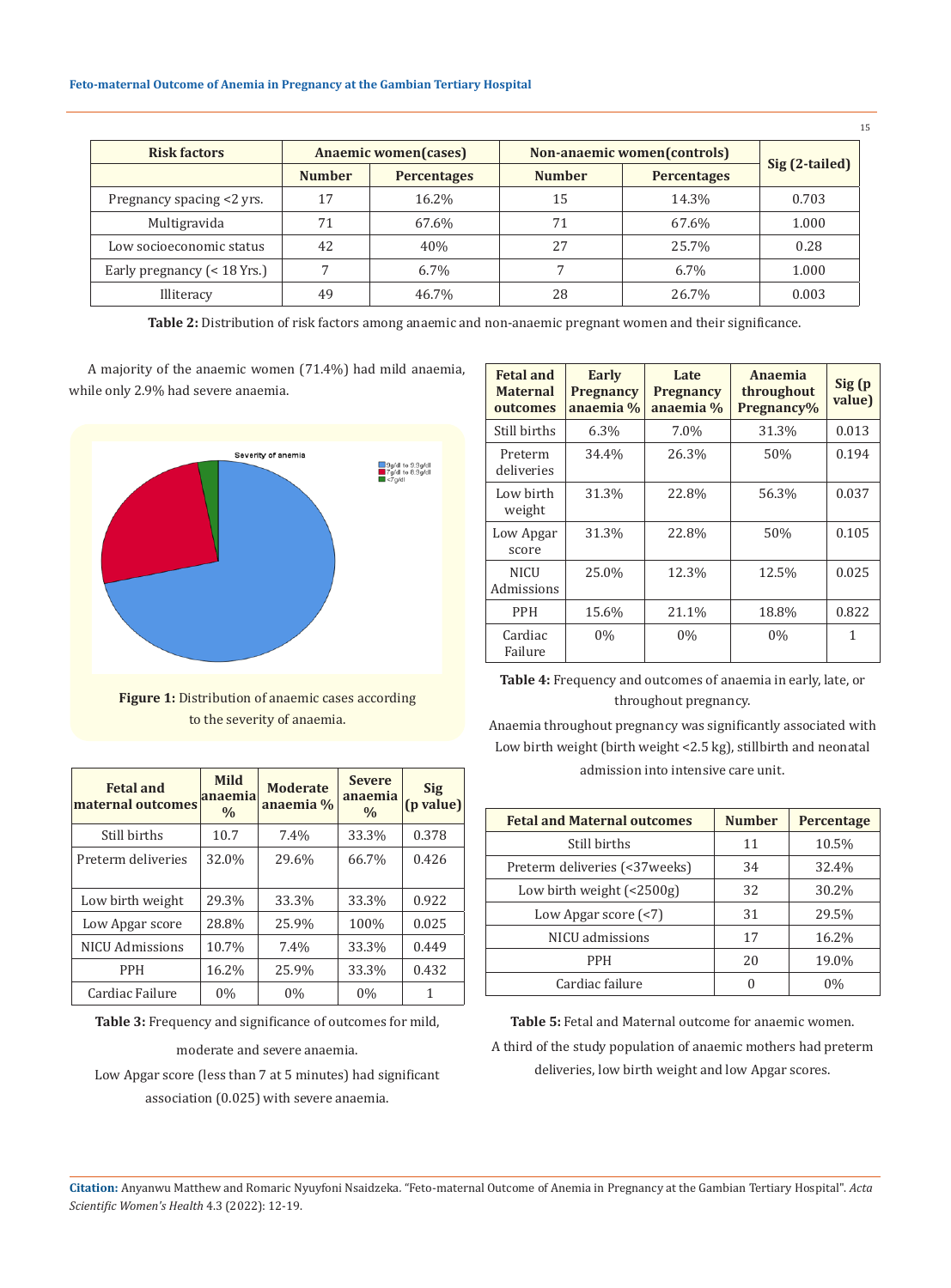| <b>No Fetal and Maternal outcomes</b>             | <b>Number</b> | <b>Percentage</b> |
|---------------------------------------------------|---------------|-------------------|
| Still births                                      | 8             | 7.6%              |
| Preterm deliveries (<37 weeks)                    | 25            | 23.8%             |
| Low birth weight $\left( < 2500 \text{g} \right)$ | 29            | 27.6%             |
| Low Apgar score $(\leq 7)$                        | 27            | 25.7%             |
| NICU admissions                                   | 14            | 13.3%             |
| <b>PPH</b>                                        | 16            | 15.2%             |
| Cardiac failure                                   | 2             | 1.9%              |

**Table 6:** Fetal and Maternal outcome for non-anaemic women. Approximately a quarter of the non-anaemic mothers had preterm deliveries, low birth weight and low Apgar scores.

| <b>Complications</b>               |      | Cases $\%$ Controls $\%$ | Sig (2-tailed) |
|------------------------------------|------|--------------------------|----------------|
| Still births                       | 10.5 | 7.6                      | 0.473          |
| Preterm deliveries<br>$(37 weeks)$ | 32.4 | 23.8                     | 0.169          |
| Low birth weight $\left($ <2.5 kg) | 30.2 | 27.6                     | 0.650          |
| Low Apgar score                    | 29.5 | 25.7                     | 0.539          |
| NICU admissions                    | 16.2 | 13.3                     | 0.329          |
| <b>PPH</b>                         | 19.0 | 15.2                     | 0.466          |
| Cardiac Failure                    | 0    | 1.9                      | 0.157          |

**Table 7:** Significance of the different feto-Maternal complications. There was no statistical significant association of the measured adverse pregnancy outcomes between the two groups (anaemic and non-anaemic mothers).

### **Discussion**

In this study the prevalence of anaemia in the study population, showed mild anaemia (71.4%), moderate anaemia (25.7%) and severe anaemia (2.9%) respectively. This was different from the Shradha., *et al*. (2017) [18] where 28% were mild, 54% moderate and 18% were severely anaemic. In the Shradha., *et al*. study, 84% had no complications but 16% complication rate was observed. They also found, among the anaemic women, a preterm delivery rate of 20%, NICU rate of 25% and a still birth rate of 3% whilst in our study, 81% of the anaemic women had no complications, but 19% had postpartum haemorrhage which was the only complication we observed. The stillbirth rate, preterm delivery and NICU rates were not comparable as we had 32.2%, 16.2% and 10.5% respectively. Therefore, Even though they realized a higher rate of moderate and severe anaemia, their adverse pregnancy outcomes were lower than what we observed in our study. This may suggest

that anaemia is not the only cause of poor pregnancy outcome. As there could be cofounders which was not excluded in this study even the published work of Shradha., *et al*.

Severe anaemia prevalent was 2.9% which is comparable to the 2.2% and 3.8% reported, by Marhatha., *et al*. (2007) [19] and Ram Hari., *et al*. (2013) [20] in Kathmandu and Nepal respectively. Anaemia was seen more among the illiterate participants, and less among the literate participants and this was statistically significant (P-0.003). This is comparable with the findings of Chintan., *et al*. (2017) [21], in India, where the illiteracy rates were statistically significant among anaemic patients.

Ndukwu G., *et al*. (2012) [22] reported that severe anaemia was not a common finding amongst the study population but it was significantly associated with educational status  $(p = 0.02)$  and socioeconomic status (*p* = 0.03). although socio-economic class was not specifically explored in our study but by proxy using literacy level our study findings is comparable.

In the Rahmati., *et al*. (2013) [23] study, which was a systematic review and meta-analysis of available evidence, they found that first trimester anaemia had a significant relationship (P < 0.01) with low birth weights and preterm deliveries unlike late pregnancy anaemia which showed no significant relationship with poor fetal outcomes. While in our study, stillbirth had no significant difference between early and late pregnancy anaemia, but there was a significant increase ( $P < 0.05$ ) when the patient had anaemia throughout pregnancy. The preterm deliveries were highest in the patients who had anaemia throughout pregnancy (50%), slightly increased in early pregnancy anaemia (34.4%) but this was not significant ( $p > 0.05$ ).

Our study revealed that low birth weight was slightly increased in early pregnancy anaemia, but significantly increased, (p-0.037) when patients had anaemia throughout pregnancy. Also there was significant association of NICU admissions and stillbirth in anaemia throughout pregnancy. Scholars working elsewhere had comparable results although they conducted systematic review and meta-analysis [24,25].

In both fetal and maternal adverse outcomes that we measured there was no significant statistical difference between the anaemic and non-anaemic women. This was similar to what was recorded in Ghana by Geelhoed., *et al*. [26], as they found no statistical signifi-

**Citation:** Anyanwu Matthew and Romaric Nyuyfoni Nsaidzeka*.* "Feto-maternal Outcome of Anemia in Pregnancy at the Gambian Tertiary Hospital". *Acta Scientific Women's Health* 4.3 (2022): 12-19.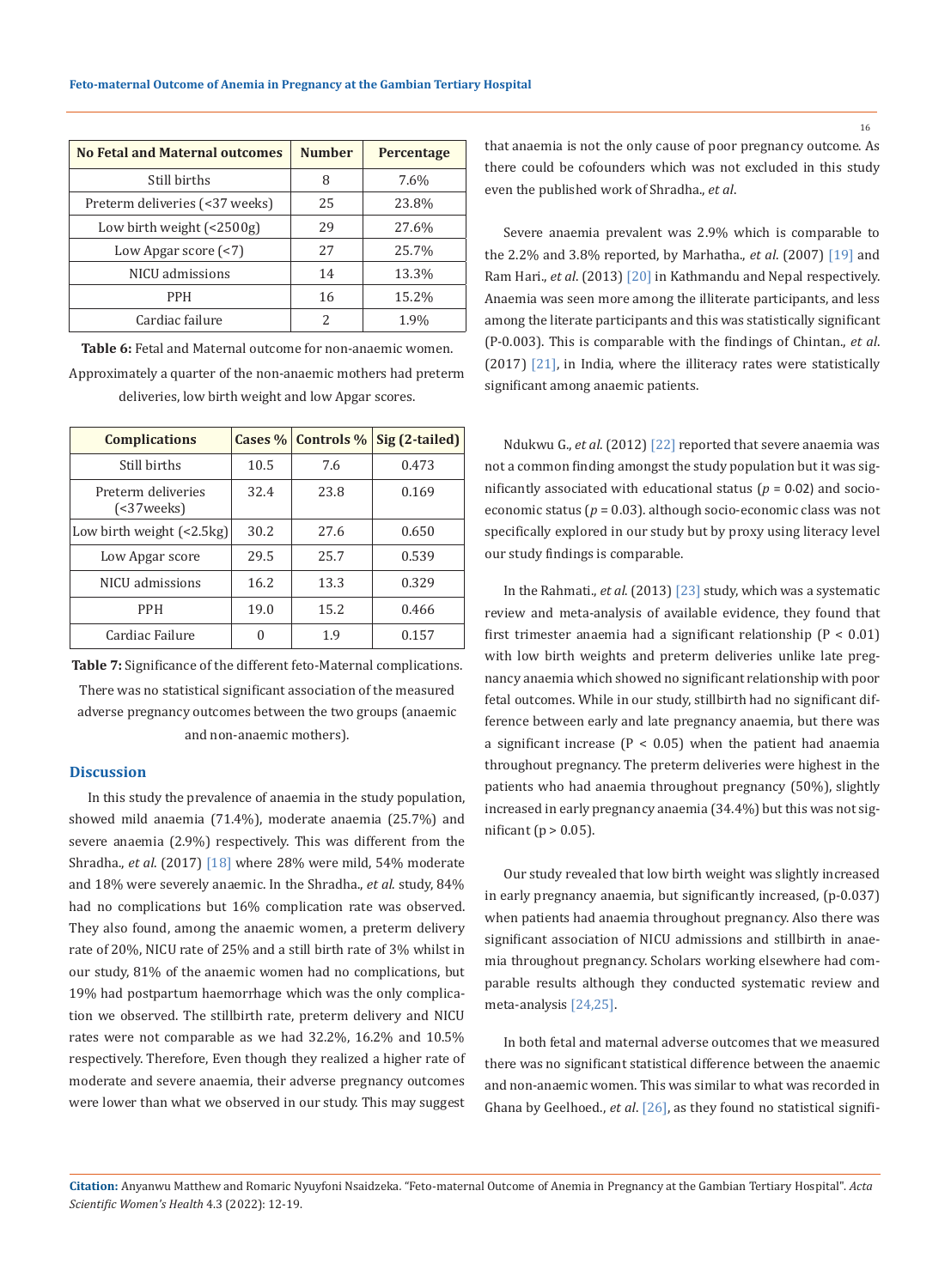cant difference between feto- maternal outcomes of severe anaemic women and non-anaemic women in all measured indicators but maternal mortality. Maternal mortality in their study showed statistical significant difference between the two groups. Both Ram Hari., *et al*. and Geelhoed., *et al*. noted statistical significant maternal mortality outcome when severe anaemic women were match with non-anaemic women, for the same age, socioeconomic status and parity [20,26].

A multilevel and propensity score regression analyses conducted by Daru J., *et al*. [27], to establish the relation between severe anaemia and maternal death in 359 health facilities in 29 countries across Latin America, Africa, the Western Pacific, eastern Mediterranean, and southeast Asia, showed significant association of severe anaemia and maternal mortality. Some other studies had varied outcome more so when disaggregation and stratification of data into early and late pregnancy anaemia or severe or mild anaemia [28,29].

## **Conclusion**

Mild anaemia is very high in our practice and if not treated or prevented it might progress to severe anaemia which has been shown in our study to be associated with adverse pregnancy outcomes.

#### **Recommendations**

We recommend routine use of folic acid and ferrous sulphate during pregnancy, to prevent severe anaemia which has significant complications. Also further research is required to determine how anaemia causes poor pregnancy outcomes in our setting. This can be done, by performing a cohort study, where anaemic and nonanaemic women are matched for the same age group, same socioeconomic status, the same pregnancy interval, and the same parity and the outcomes compared for the two groups.

## **Limitations**

There was no matching of the two groups so confounders were not properly excluded. The hospital (EFSTH) is a major referral centre, and some patients were brought in as emergencies and did not have their pre-delivery Hb done.

This was a prospective study and most of the variables needed were obtained by direct interviewer questionnaire. Therefore recall bias and missing documents, incomplete patients information and illegible writing were negligible which we believed was a strength of the study.

## **Authors' Contributions**

RN conceived the study and contributed to the study design, data collection, and data analysis. MA wrote the manuscript. All authors read and approved the final manuscript.

#### **Acknowledgements**

The authors wish to thank staff and management of the department of Obstetrics and Gynaecology especially maternity wing for their immense cooperation and support during data collection. To some of my colleagues who also helped in one way or the other to enhance smooth data collection we say a big thank you.

#### **Competing Interests**

The authors declare that they have no competing interests.

#### **Availability of Data and Materials**

The datasets generated and/or analysed during this study are available from the corresponding author on reasonable request.

### **Consent to Publish**

Not applicable.

#### **Ethics Approval and Consent to Participate**

Ethical clearance to undertake this study was sought from the Research and Publication Committee at the School of Medicine and Allied Health Sciences, University of The Gambia and approval was granted. Participants identifiable information were carefully kept and was neither used nor shared. A written consent to participate in the study was obtained.

#### **Funding**

The authors did not receive any funding from any source to carry out this study.

## **Bibliography**

- 1. WHO. "The global prevalence of anaemia in 2011". Geneva: World Health Organization (2015).
- 2. [WHO. "Haemoglobin concentrations for the diagnosis of anae](http://www.who.int/vmnis/indicators/haemoglobin.pdf)[mia and assessment of severity". Vitamin and Mineral Nutri](http://www.who.int/vmnis/indicators/haemoglobin.pdf)[tion Information System. Geneva, World Health Organization](http://www.who.int/vmnis/indicators/haemoglobin.pdf)  [\(2011\).](http://www.who.int/vmnis/indicators/haemoglobin.pdf)

**Citation:** Anyanwu Matthew and Romaric Nyuyfoni Nsaidzeka*.* "Feto-maternal Outcome of Anemia in Pregnancy at the Gambian Tertiary Hospital". *Acta Scientific Women's Health* 4.3 (2022): 12-19.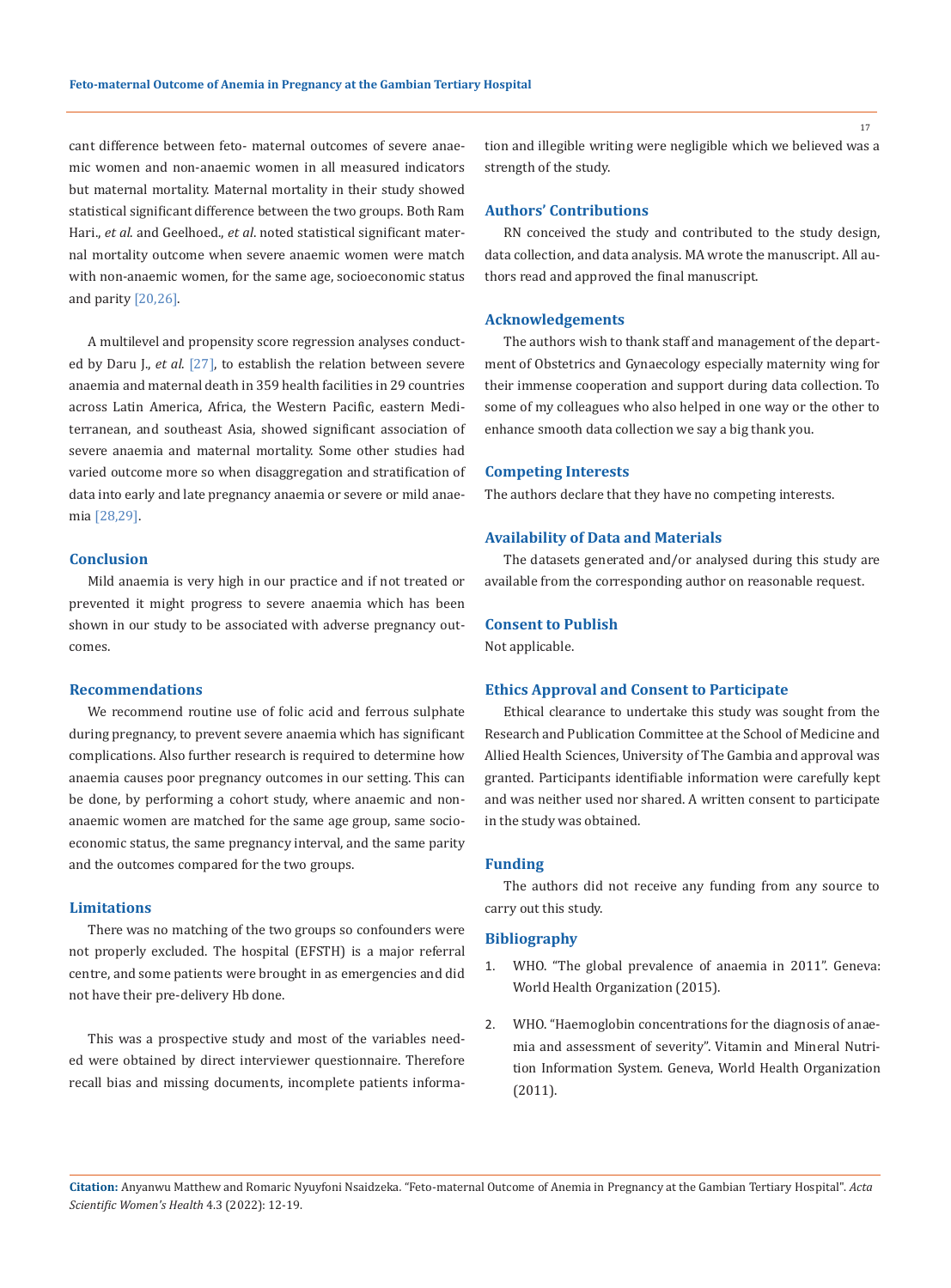- 3. Guyton AC and Hall JE. "Textbook of Medical Physiology". Eleventh Edition. 1600 Joh F. Kennedy Blvd., Suite1800. Philadelphia Pennsylvania: Elsevier Saunders (2006): 1116.
- 4. Murray L., *et al*. "Oxford handbook of clinical medicine". 9th ed. New York. United States: Oxford University Press Inc., New York (2014): 902.
- 5. Bruno De Benoist., *et al*. "Worldwide prevalence of Anemia 1993 to 2005". WHO production document services (2011).
- 6. Sally Collins., *et al*. "Oxford handbook of Obstetrics and Gyneacology". 3rd edition. Great Claredon Street, Oxford: Oxford University Press (2013).
- 7. [Broek N van den. "Anaemia in pregnancy in sub-Saharan coun](https://www.ejog.org/article/S0301-2115(00)00407-3/pdf)tries". *[European Journal of Obstetrics and Gynecology and Re](https://www.ejog.org/article/S0301-2115(00)00407-3/pdf)[productive Biology](https://www.ejog.org/article/S0301-2115(00)00407-3/pdf)* 96.1 (2001): 4-6.
- 8. Abraha I., *et al*[. "Oral iron-based interventions for prevention](https://pubmed.ncbi.nlm.nih.gov/31144465/)  [of critical outcomes in pregnancy and postnatal care: An over](https://pubmed.ncbi.nlm.nih.gov/31144465/)[view and update of systematic reviews".](https://pubmed.ncbi.nlm.nih.gov/31144465/) *Journal of Evidence [Based Medicine and Healthcare](https://pubmed.ncbi.nlm.nih.gov/31144465/)* 12.2 (2019): 155-166.
- 9. Sabina S., *et al*[. "An Overview of Anemia in Pregnancy".](http://www.jipbs.com/VolumeArticles/FullTextPDF/78_JIPBSV2I208.pdf) *Journal [of Surgery Pakistan](http://www.jipbs.com/VolumeArticles/FullTextPDF/78_JIPBSV2I208.pdf)* 24.3 (2019): 8.
- 10. Auerbach M., *et al*[. "Prevalence of iron deficiency in first tri](https://pubmed.ncbi.nlm.nih.gov/31154873/)[mester, nonanemic pregnant women".](https://pubmed.ncbi.nlm.nih.gov/31154873/) *The European Associa[tion of Perinatal Medicine](https://pubmed.ncbi.nlm.nih.gov/31154873/)* (2019): 1-4.
- 11. Prevalence of anemia among women of reproductive age (% of women ages 15-49) - Gambia, The World Health Organization, Global Health Observatory Data Repository/World Health Statistics (2016).
- 12. Rahmati S., *et al*[. "Maternal Anemia and Pregnancy outcomes:](https://pubmed.ncbi.nlm.nih.gov/26739036/)  [a Systematic Review and Meta-Analysis".](https://pubmed.ncbi.nlm.nih.gov/26739036/) *International Journal of Pediatrics* [4.8 \(2016\): 3323-3342.](https://pubmed.ncbi.nlm.nih.gov/26739036/)
- 13. [Jackson RT and Latham MC. "Anemia of pregnancy in Liberia,](https://pubmed.ncbi.nlm.nih.gov/7072624/)  West Africa: a therapeutic trial". *[The American Journal of Clini](https://pubmed.ncbi.nlm.nih.gov/7072624/)cal Nutrition* [35.4 \(1982\): 710-714.](https://pubmed.ncbi.nlm.nih.gov/7072624/)
- 14. [Amelo Bolka and Samson Gebremedhin. "Prevalence of in](https://bmcinfectdis.biomedcentral.com/articles/10.1186/s12879-019-4135-8)[testinal parasitic infection and its association with anemia](https://bmcinfectdis.biomedcentral.com/articles/10.1186/s12879-019-4135-8)  [among pregnant women in Wondo Genet district, Southern](https://bmcinfectdis.biomedcentral.com/articles/10.1186/s12879-019-4135-8)  [Ethiopia: a cross sectional study".](https://bmcinfectdis.biomedcentral.com/articles/10.1186/s12879-019-4135-8) *BMC Infectious Disease* 19.1 [\(2019\): 483.](https://bmcinfectdis.biomedcentral.com/articles/10.1186/s12879-019-4135-8)
- 15. [Jackson RT Jackson LC. "Biological and Behavioral Contribu](https://www.jstor.org/stable/41463914)[tors to Anemia during Pregnancy in Liberia, West Africa".](https://www.jstor.org/stable/41463914) *Human Biology* [59.4 \(1987\): 585-597.](https://www.jstor.org/stable/41463914)
- 16. Diederike Geelhoed., *et al*[. "Maternal and fetal outcome after](https://pubmed.ncbi.nlm.nih.gov/16521680/)  [severe anemia in pregnancy in rural Ghana".](https://pubmed.ncbi.nlm.nih.gov/16521680/) *Acta Obstetricia [et Gynecologica Scandinavica](https://pubmed.ncbi.nlm.nih.gov/16521680/)* 85.1 (2006): 49-55.
- 17. Maka SS., *et al*. "Study of impact of anemia on pregnancy". *International Journal of Reproduction, Contraception, Obstetrics and Gynecology* 6.11 (2017): 4847-4850.
- 18. Shradha S., *et al*. "Study of impact of anemia on pregnancy". *International Journal of Reproduction, Contraception, Obstetrics and Gynecology* 6.11 (2017).
- 19. Marahatta R. "Study of anaemia in pregnancy and its outcome in Nepal Medical College Teaching Hospital, Kathmandu, Nepal". *Nepal Medical College Journal* 9.4 (007): 270-274.
- 20. Ram Hari Ghimire and Sita Ghimire. "Maternal and fetal outcome following severe anaemia in pregnancy: results from Nobel medical college teaching hospital, Biratnagar, Nepal". *Journal of Nobel Medical College* 2.1 (2013): 22-26.
- 21. Chintan Upadhyay and Nisha Upadhyay. "Effects of anemia on pregnancy outcome: a prospective study at tertiary care hospital". *International Journal of Reproduction, Contraception, Obstetrics and Gynecology* 6.12 (2017).
- 22. Ndukwu GU and Dienye PO. "Prevalence and socio-demographic factors associated with anaemia in pregnancy in a primary health centre in Rivers State, Nigeria". *African Journal of Primary Health Care and Family Medicine* 4.1 (2012): 7.
- 23. Rahmati Sh., *et al*. "Maternal Anemia and Pregnancy outcomes: a Systematic Review and Meta-Analysis". *International Journal of Pediatrics* 4.8 (2016): 3323-3342.